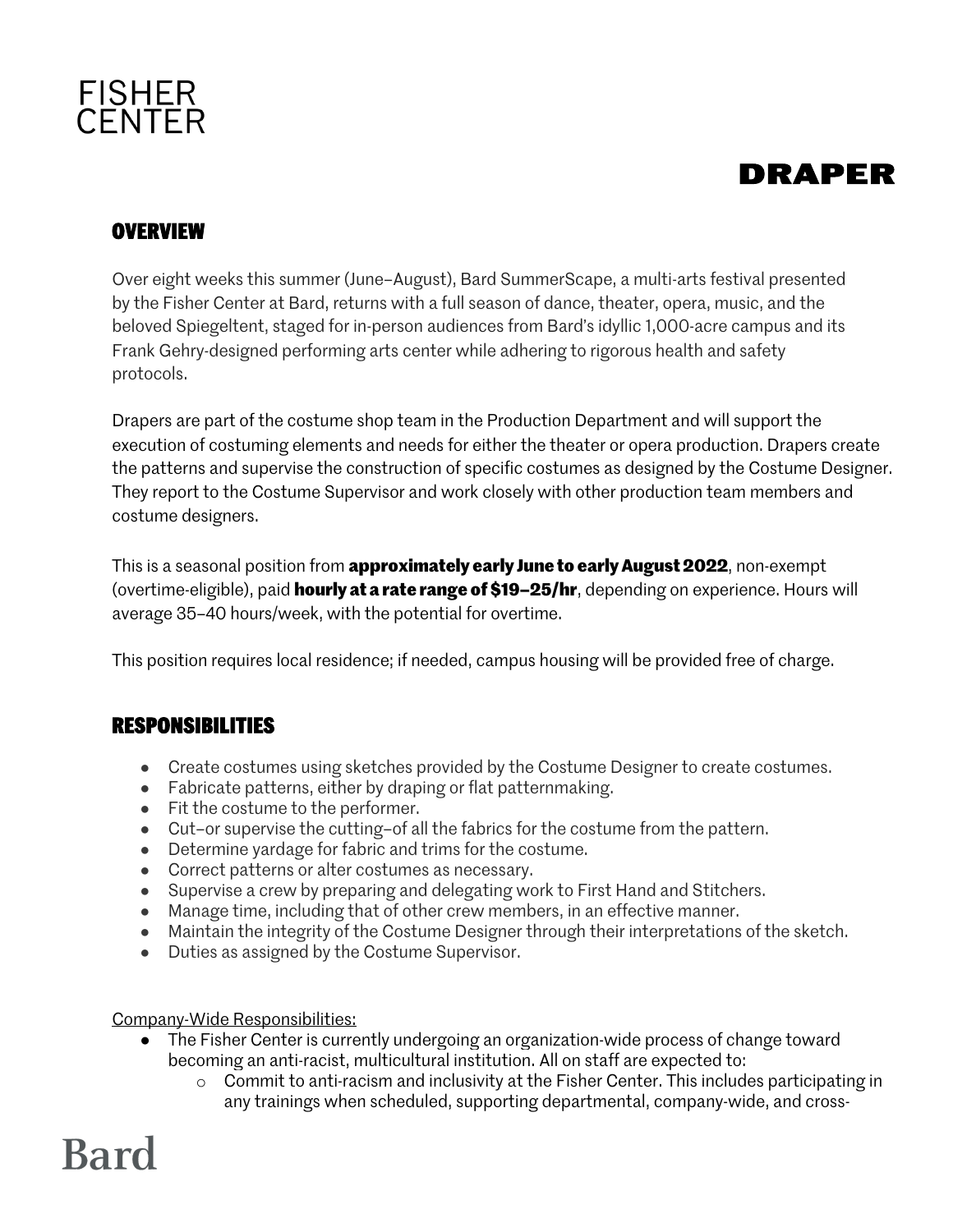

departmental collaboration in issues of diversity, equity, and inclusion, and furthering your own independent journey with anti-racism.

o Contribute in meaningful ways to the organizational culture.

## **QUALIFICATIONS**

- Proficiency in flat patternmaking, draping and "sculptural" use of fabrics.
- Knowledge of and experience in both men's and women's tailoring techniques.
- Understanding of period shape and how to adapt it to theatrical costumes.
- Good working knowledge of costume history, fabric types and uses.
- Basic crew management skills including but not limited to: time management, workflow and interpersonal communications.
- Successful candidates possess strong communication skills and keen attention to detail. They are collaborative, self-motivated, and bring a positive, can-do attitude!

# **LOCATION**

Bard's beautiful 1,000-acre campus is situated on the east bank of the Hudson River, in Annandale-on Hudson, New York. Community life is defined by numerous cultural and recreational opportunities in the surrounding historic Hudson River Valley and by proximity to New York City. Nearby towns and villages include Rhinebeck, Tivoli, and Red Hook, New York.

# **TO APPLY**

Complete the application form here: https://formfaca.de/sm/i9RME4sQz.

Applications for this position will be reviewed on a rolling basis until the position is filled.

For any questions or issues with the application form, please contact fcjobs@bard.edu.

*Bard College is an equal opportunity employer and we welcome applications from those who contribute to our diversity. All qualified applicants will receive consideration for employment without regard to race, color, religion, sex, mental, or physical disability, age, sexual orientation, gender identity, national origin, familial status, veteran status, or genetic information. Bard is committed to providing access, equal opportunity, and reasonable accommodation for all individuals in employment practices, services, programs, and activities.*

### **ABOUT THE SUMMERSCAPE FESTIVAL**

SummerScape is a world-renowned multi-arts festival presented by the Fisher Center at Bard. Over eight weeks this summer (June–August), Bard SummerScape returns with a full season of dance, theater, opera, music, and the beloved Spiegeltent, culminating in the 32nd annual Bard Music Festival, *Sergei Rachmaninoff and His World*. Productions will be staged in Bard's Frank Gehry-designed Fisher

# **Bard**